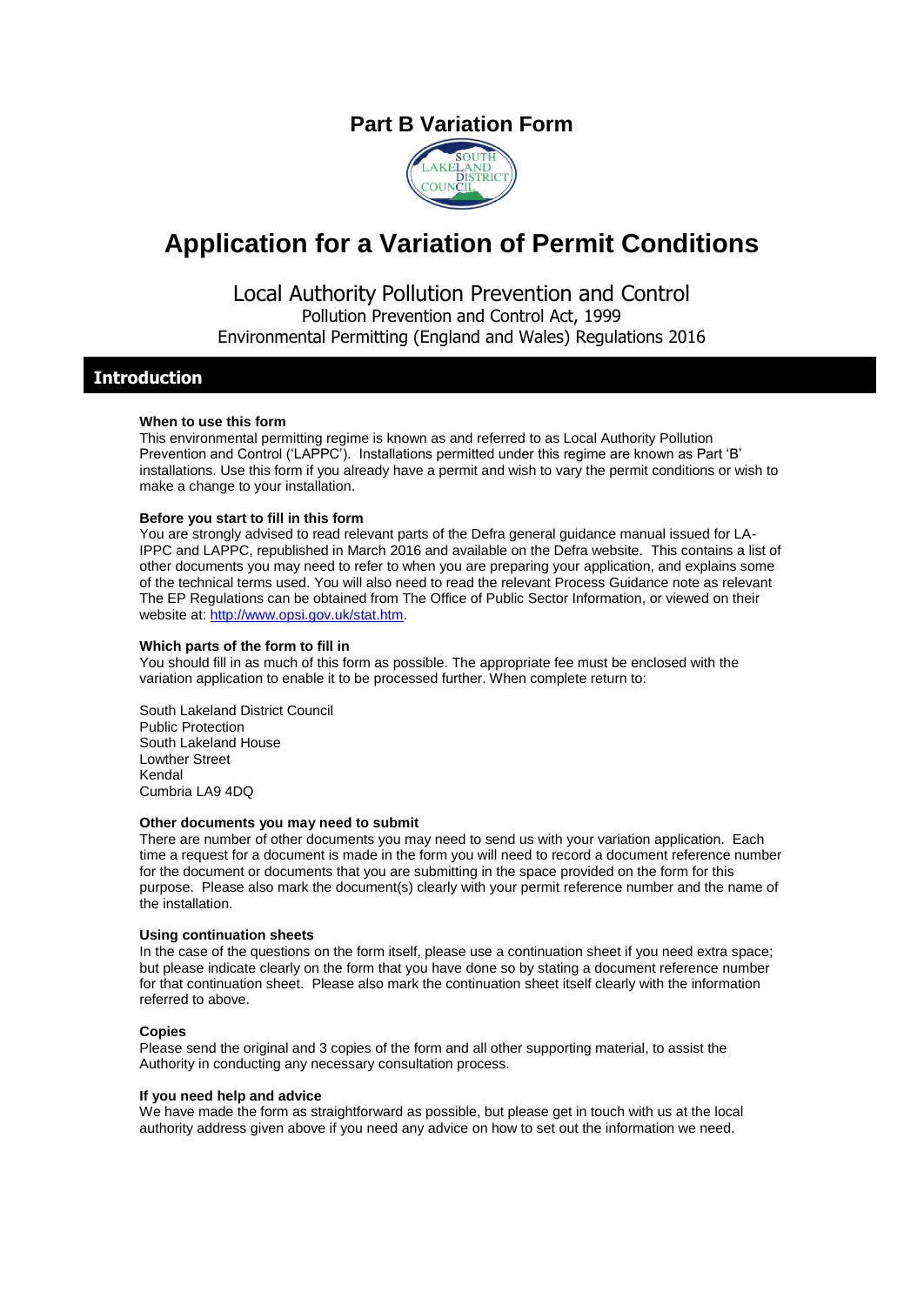| Α1 |  | <b>Applicant details</b> |
|----|--|--------------------------|
|    |  |                          |

**A1.1** Name of the installation

A1.2 Please give the address of the site of the installation

| <b>Postcode</b> |
|-----------------|
|-----------------|

**Postcome Postcome Telephone** 

**A1.3** Permit reference number

**A2.1** The Operator – Please provide the full name of company or corporate body

| Trading/business name (if different)                                                                                                                                                                                           |
|--------------------------------------------------------------------------------------------------------------------------------------------------------------------------------------------------------------------------------|
| <b>Registered Office address</b>                                                                                                                                                                                               |
|                                                                                                                                                                                                                                |
| Postcode:                                                                                                                                                                                                                      |
| <b>Principal Office address (if different)</b>                                                                                                                                                                                 |
|                                                                                                                                                                                                                                |
| Postcode:                                                                                                                                                                                                                      |
| <b>Company registration number</b>                                                                                                                                                                                             |
| A3.1 Who can we contact about your application?                                                                                                                                                                                |
| It will help to have someone who we can contact directly with any questions about your application. The<br>person you name should have the authority to act on behalf of the operator - This can be an agent or<br>consultant. |
| Name experience and a series of the series of the series of the series of the series of the series of the series of the series of the series of the series of the series of the series of the series of the series of the seri |
|                                                                                                                                                                                                                                |
|                                                                                                                                                                                                                                |
| <b>Postcode</b>                                                                                                                                                                                                                |
| <b>Telephone number</b><br><b>Fax number</b>                                                                                                                                                                                   |

**email address**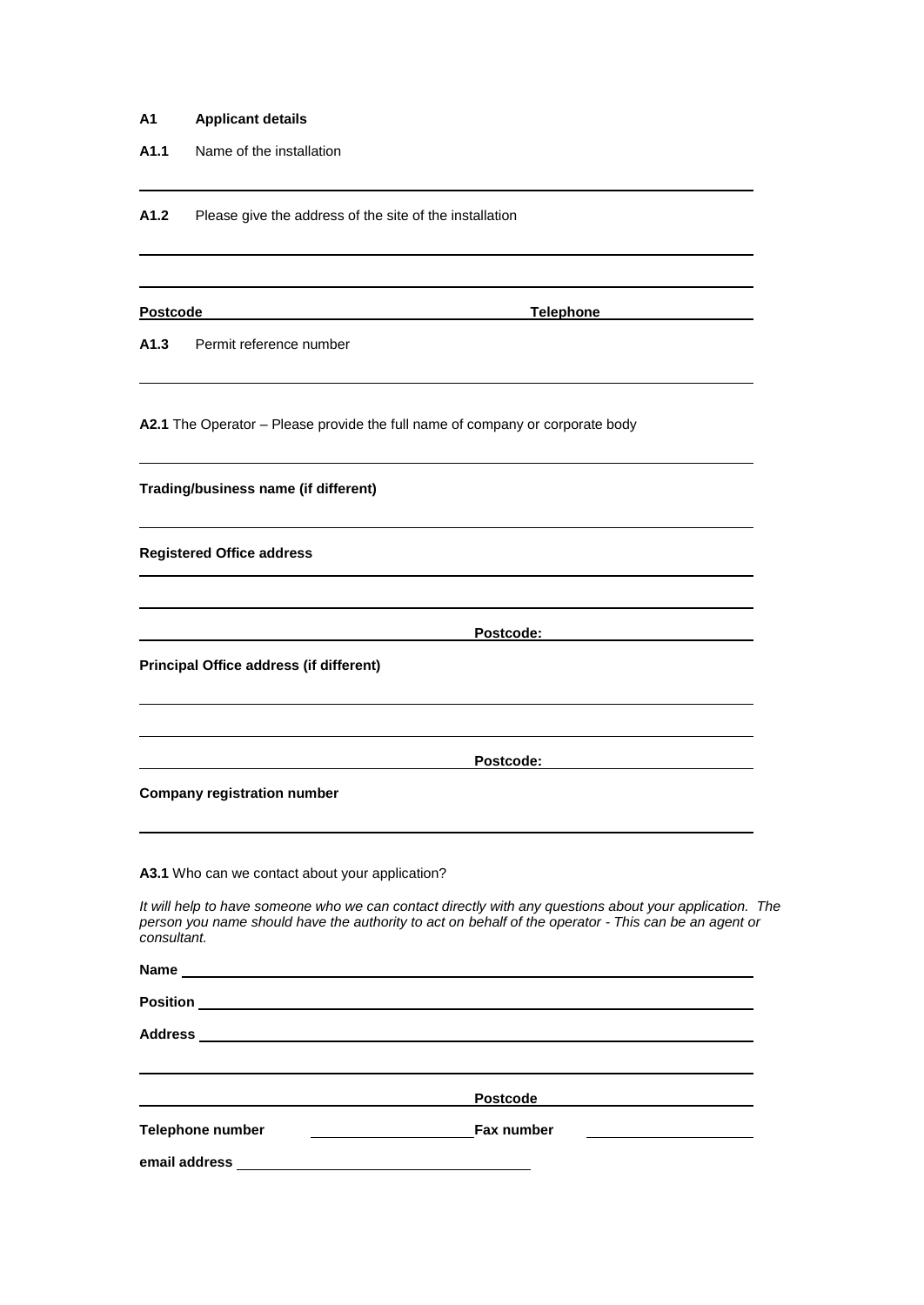B1 About the installation

**Please fill in the table below with details of all the current activities and proposed activities at the whole installation.**

**In** Column 1, Box A, *Activities in the stationary technical unit* **Please identify all activities listed in Schedule 1 to the EP Regulations that are carried out in the stationary technical unit of the installation.**

**In** Column 1, Box A(i), *Proposed new* a*ctivities in the stationary technical unit* **Please identify all activities listed in Schedule 1 to the EP Regulations that are proposed to be carried out in the stationary technical unit of the installation.**

**In** Column 1, Box B, *Directly associated activities*  **Please identify any directly associated activities that are carried out on the same site which:**

**\* have a technical connection with the activities in the stationary technical unit \* could have an effect on pollution.**

**In** Column 1, Box B(i), *Directly associated activities*  **Please identify any directly associated activities that are proposed, to be carried out on the same site which:**

**\* have a technical connection with the activities in the stationary technical unit \* could have an effect on pollution**

**In** Column 2, Both Boxes A and B**, please quote the Chapter number, Section number, then paragraph and sub-paragraph number as shown in Part 2 of Schedule 1 to the EP Regulations [For example,** *Manufacturing glass and glass fibre where the use of lead or any lead compound is involved***, would be listed as Chapter 3, Section 3.3, Part B(b)]***.*

#### **B1.1** Installation table for variation of permit conditions

| COLUMN 1                                                             | COLUMN <sub>2</sub>                                   |
|----------------------------------------------------------------------|-------------------------------------------------------|
| Box A<br>Activities in the Stationary Technical Unit                 | Section in Schedule 1 of the EP<br><b>Regulations</b> |
|                                                                      |                                                       |
|                                                                      |                                                       |
|                                                                      |                                                       |
| Box A(i)<br>Proposed new activities in the Stationary Technical Unit | Section in Schedule 1 of the EP<br><b>Regulations</b> |
|                                                                      |                                                       |
|                                                                      |                                                       |
|                                                                      |                                                       |
|                                                                      |                                                       |
| Box B<br><b>Directly associated activities</b>                       | Section in Schedule 1 of the EP<br><b>Regulations</b> |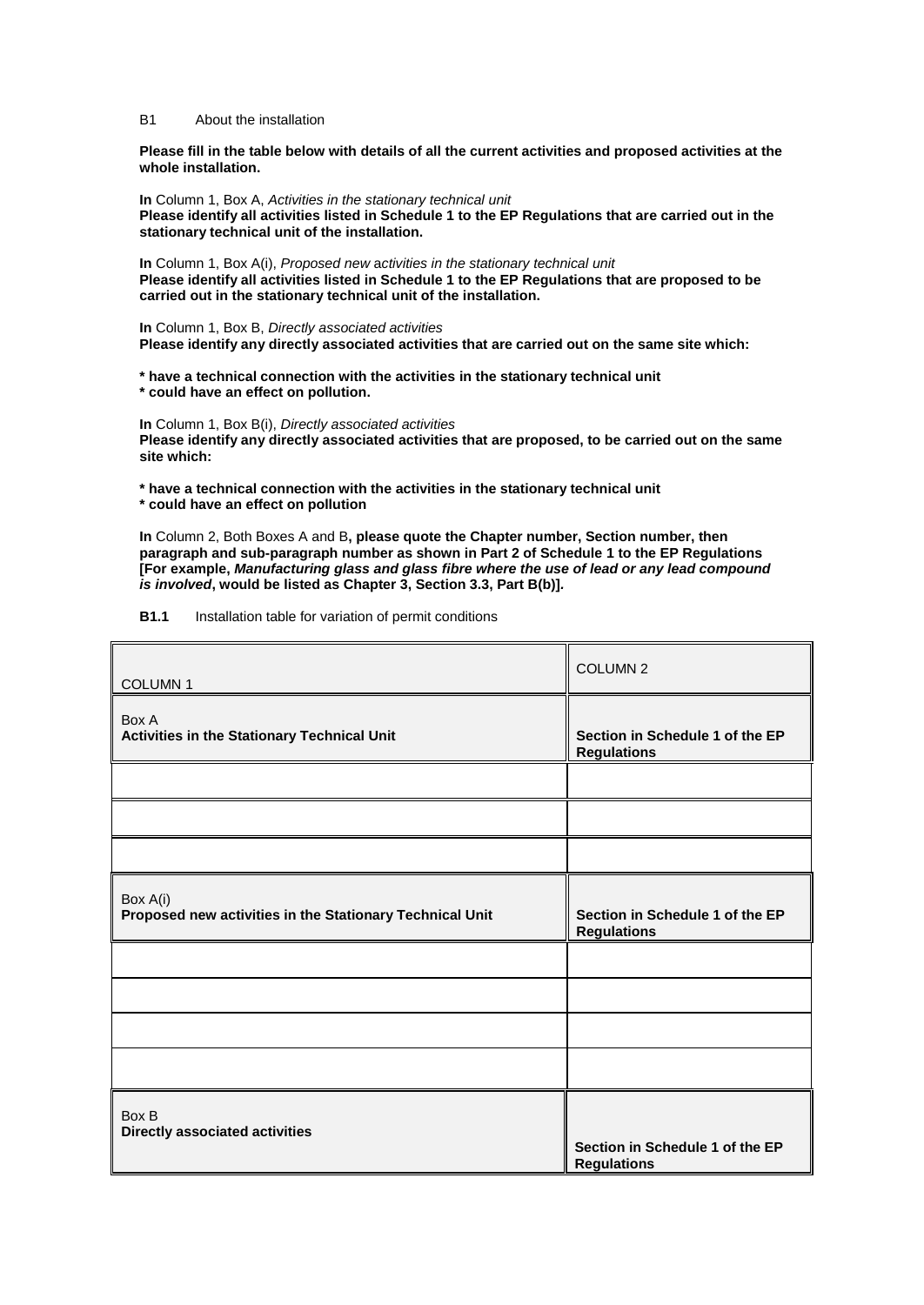| Box B(i)<br>Proposed new directly associated activities | Section in Schedule 1 of the EP<br><b>Regulations</b> |
|---------------------------------------------------------|-------------------------------------------------------|
|                                                         |                                                       |
|                                                         |                                                       |
|                                                         |                                                       |
|                                                         |                                                       |
|                                                         |                                                       |

**B1.2** Why is the variation application being made?

**specific permit conditions will require amending**

**we are unsure whether the proposed changes will require a variation and wish the local authority to advise on this** 

**B.1.3** Site Maps

**Please provide:-**

**\* A suitable map showing the location of the installation clearly defining extent of the installations in red and indicating the extent of the installation affected by the proposed change**

**Doc Reference** 

**\* A suitable plan showing the layout of activities on the site, including bulk storage of materials, waste storage areas and any external emission points to atmosphere, indicating which activities will be affected by the proposed change**

**Doc Reference** 

**\* A suitable plan showing the site drainage system and all discharge points to drainage or water courses indicating which will be affected by the proposed change**

**Doc Reference** 

**B2** The Installation

**.**

*Please provide written information about the aspects of your installation listed below. We need this information to determine whether you will operate the installation in a way in which all the environmental requirements of the EP Regulations are met.*

**B2.1** Describe the proposed change to the installation and activities and identify the foreseeable emissions to air from effecting this change (this will include any foreseeable emissions during start up, shut down and any breakdown/abnormal operation)

*The use of process flow diagrams may aid to simplify the operations*

**Doc Reference:**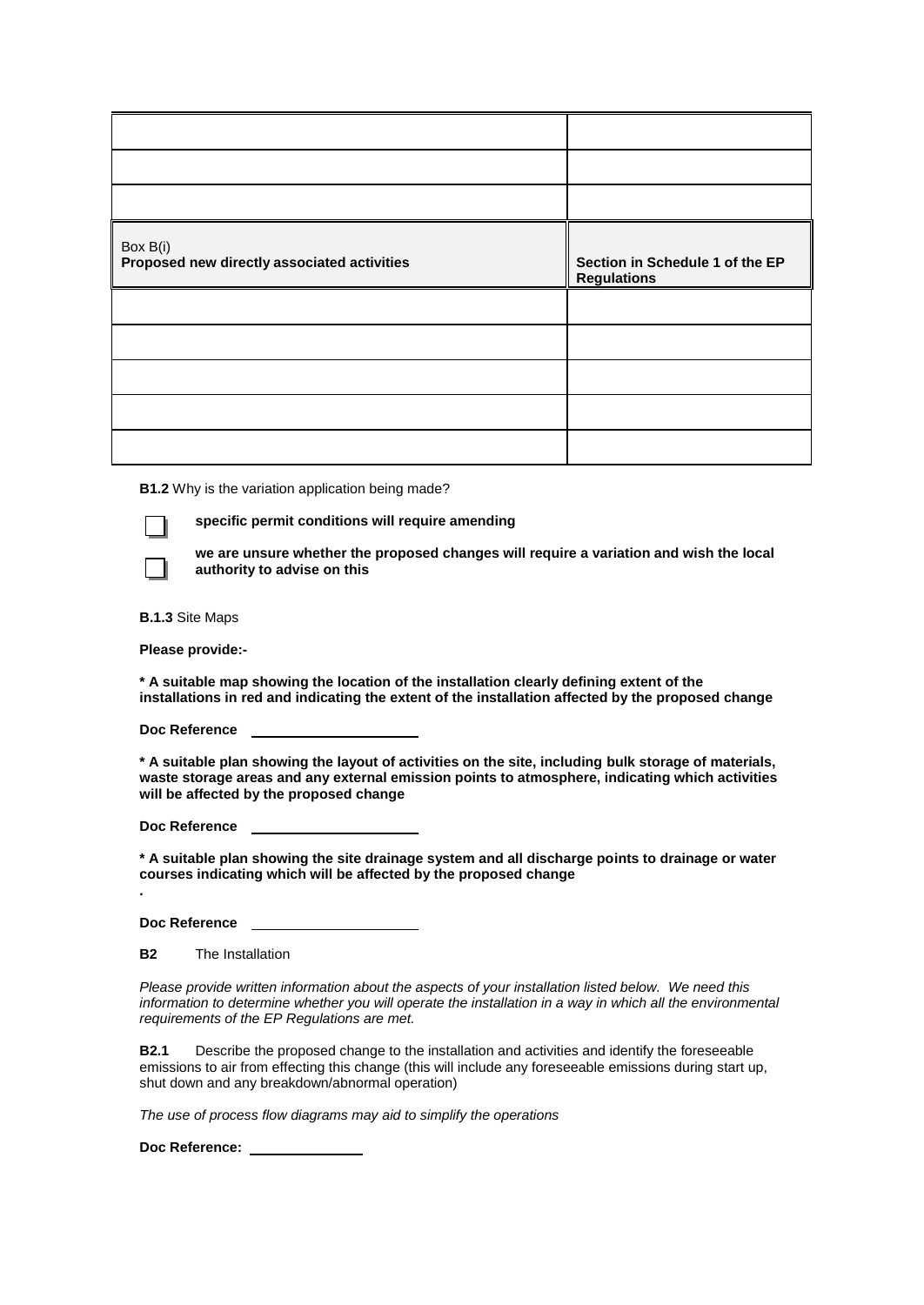**B2.2** Once all foreseeable changes in emissions as a result of the proposed change have been identified each emission should be characterised (including odour) and quantified.

Atmospheric emissions should be categorised under the following

- point source, (e.g. chimney / vent, identified by a number and detailed on a plan)
- fugitive source (e.g. from stockpiles / storage areas).

**Doc Reference:** 

**B2.3** For each emission which will be affected by the proposed change describe the current and proposed technology and other techniques for preventing or, where that is not practicable reducing the emissions.

**Doc Reference:** 

**B2.4** Describe the proposed measures for additional monitoring of all identified emissions as a result of the proposed change.

Doc Reference: **with the Servester Control** 

**B2.5** Describe the effect the proposed change will have on your environmental management techniques, in relation to the installation activities described.

**Doc Reference:** 

**B2.6** Detail in the table provided below, or on an additional sheet if preferred, the exact conditions you wish to change in your current permit.

| Permit condition<br>reference | Proposed new wording of condition |
|-------------------------------|-----------------------------------|
|                               |                                   |
|                               |                                   |
|                               |                                   |
|                               |                                   |
|                               |                                   |
|                               |                                   |
|                               |                                   |
|                               |                                   |
|                               |                                   |
|                               |                                   |
|                               |                                   |
|                               |                                   |
|                               |                                   |
|                               |                                   |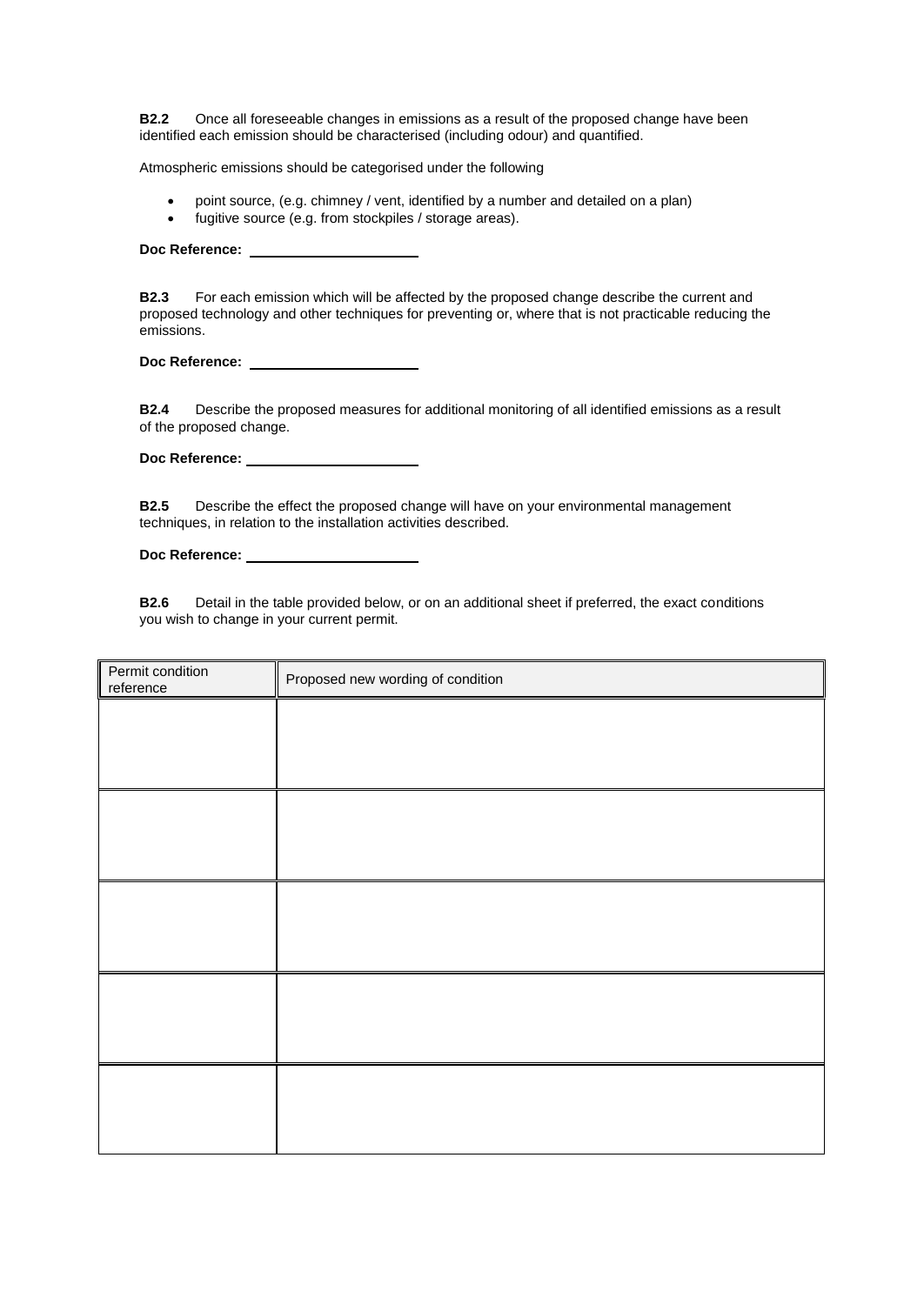#### **B2.7** Additional information

Please supply any additional information which you would like us to take account of in considering this variation application.

*Doc Reference*

#### C1 Fees and Charges

The enclosed charging scheme leaflet gives details of how to calculate the variation application fee. Your application cannot be processed unless the correct fee is enclosed.

**C1.1** Please state the amount enclosed as a fee for this variation application.

£ (cheques should be made payable to South Lakeland District Council)

We will confirm receipt of this fee when we write to you acknowledging your variation application.

**C1.2** Please give any company purchase order number or other reference you wish to be used in relation to this fee.

#### C2 Annual charges

The application or granting of a permit variation will not affect the level of your annual subsistence charge, nor the requirement to pay it.

#### **C3 Commercial confidentiality**

**C3.1** Is there any information in the application for a variation that you wish to justify being kept from the public register on the grounds of commercial confidentiality ?

| No  |  |
|-----|--|
| Yes |  |

Please provide full justification, considering the definition of commercial confidentiality within the EP Regulations.

#### **Doc Reference**

**C3.2** Is there any information in the application for a variation that you believe should be kept from the public register on the grounds of national security ?

| No  |  |
|-----|--|
| Yes |  |

Do not write anything about this information on the form. Please provide full details on separate sheets, plus provide a copy of the variation application form to the Secretary of State/Welsh Ministers for a Direction on the issue of National Security.

#### **C4 Data Protection**

The information you give will be used by the Local Authority to determine your application for a variation. It will be placed on the relevant public register and used to monitor compliance with the permit conditions. We may also use and or disclose any of the information you give us in order to:

- **consult with the public, public bodies and other organisations,**
- **carry out statistical analysis, research and development on environmental issues,**
- **provide public register information to enquirers,**
- **make sure you keep to the conditions of your permit and deal with any matters relating to your permit**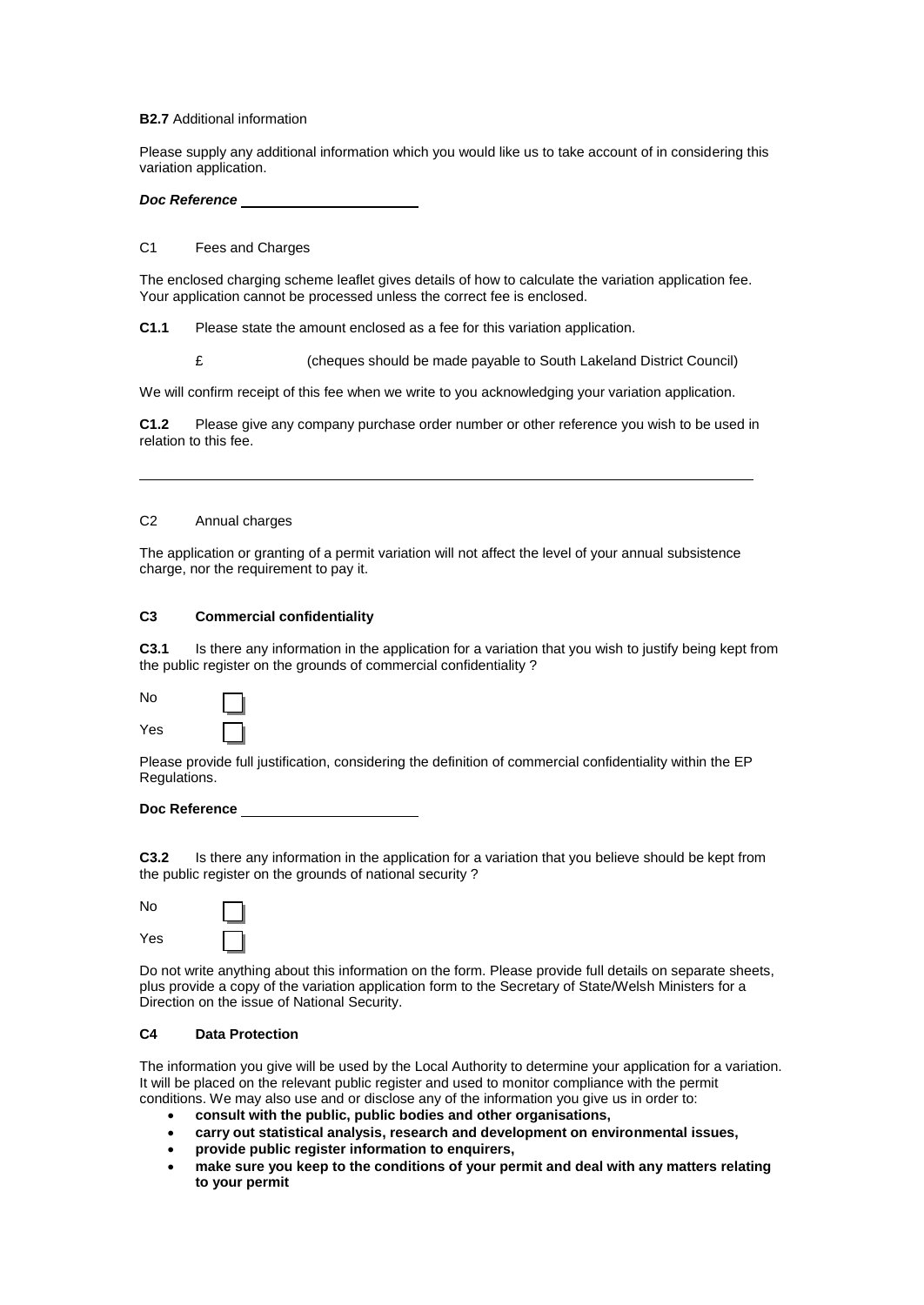- **investigate possible breaches of environmental law and take any resulting action,**
- **prevent breaches of environmental law,**
- **offer you documents or services relating to environmental matters,**
- **respond to requests for information under the Freedom of Information Act 2000 and the Environmental Information Regulations 2004 (if the Data Protection Act allows)**
- **assess customer service satisfaction and improve our service.**

**We may pass on the information to agents/ representatives who we ask to do any of these things on our behalf.** 

**It is an offence under Regulation 38 of the EP Regulations, for the purpose of obtaining a variation to a permit (for yourself or anyone else) to:** 

- **make a false statement which you know to be false or misleading in a material particular,**
- **recklessly make a statement which is false or misleading in a material particular.**

#### **If you make a false statement**

- **we may prosecute you, and**
- **if you are convicted, you are liable to a fine or imprisonment (or both).**

#### **C5 Declaration: previous offences (delete whichever is inapplicable)**

\_\_\_\_\_\_\_\_\_\_\_\_\_\_\_\_\_\_\_\_\_\_\_\_\_\_\_\_\_\_\_\_\_\_\_\_\_\_\_\_\_\_\_\_\_\_\_\_ \_\_\_\_\_\_\_\_\_\_\_\_\_\_\_\_\_\_\_\_\_\_\_\_\_\_\_\_\_\_\_\_\_\_\_\_\_\_\_\_\_\_\_\_\_\_\_\_

I/We certify

#### EITHER

No offences have been committed in the previous five years which are relevant to my/our competence to operate this installation in accordance with the EP Regulations.

OR

The following offences have been committed in the previous five years which may be relevant to my/our competence to operating this installation in accordance with the Regulations:

| Signature |  |  |
|-----------|--|--|
| Name      |  |  |

**Position**

**Date**

#### **C6 Declaration**

**C6.1** Signature of current operator(s)\*

I/We certify that the information in this application is correct. I/We apply for a permit in respect of the particulars described in this application (including supporting documentation) I/We have supplied.

Please note that each individual operator must sign the declaration themselves, even if an agent is acting on their behalf.

For the application from:

Installation name: